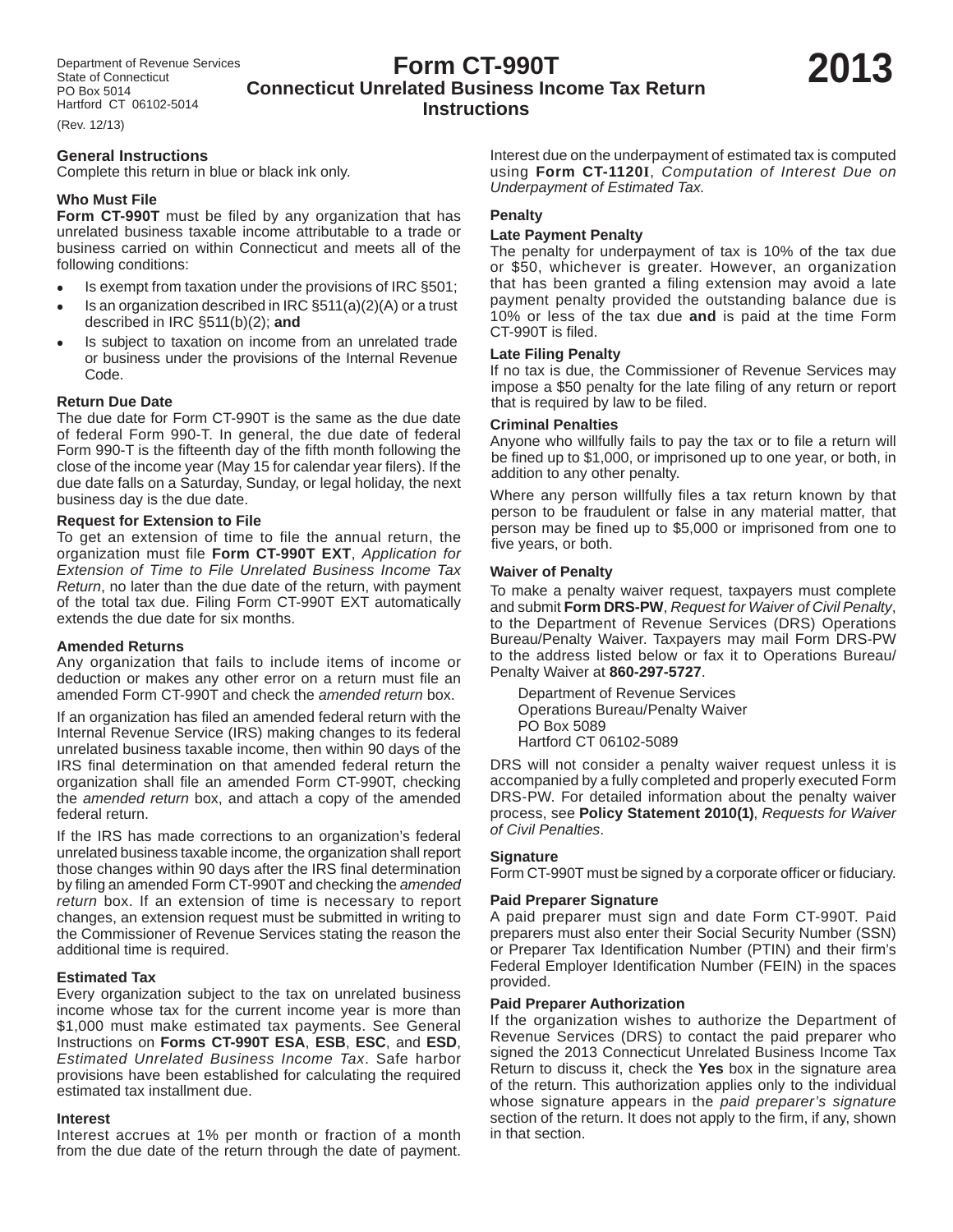If the **Yes** box is checked, the organization is authorizing DRS to call the paid preparer to answer any questions that may arise during the processing of the 2013 Connecticut Unrelated Business Income Tax Return. The organization is also authorizing the paid preparer to:

- Give DRS any information that is missing from the return;
- Call DRS for information about the processing of Form CT-990T or the status of the organization's refund or payment;
- Respond to certain DRS notices that the organization may have shared with the preparer regarding math errors, offsets, and return preparation. The notices will not be sent to the preparer; **and**
- The organization is **not** authorizing the paid preparer to receive any refund check, bind the organization to anything (including additional tax liability), or otherwise represent the organization before DRS. The authorization cannot be revoked. However, the authorization will automatically end no later than the due date (without regard to extensions) for filing the 2014 Connecticut Unrelated Business Income Tax Return.

#### **Attachments to be Filed With Return**

Attach a complete copy of federal Form 990-T as filed with the IRS, including all schedules and attachments used in arriving at federal unrelated business taxable income. Attach **Form CT-1120K**, *Business Tax Credit Summary*, to Form CT-990T if the organization is claiming the Electronic Data Processing Property tax credit, the Urban and Industrial Site Reinvestment tax credit, or a carryforward balance of either tax credit for the current income year.

#### **Payment Options**



to use the **Taxpayer Service Center** *(TSC)*  to make a direct tax payment. After logging into the

**Pay Electronically:** Visit **www.ct.gov/TSC**

*TSC*, select the *Make Payment Only* option and choose a tax type from the drop down box. Using this option authorizes DRS to electronically withdraw from your bank account (checking or savings) a payment on a date you select up to the due date. As a reminder, even if you pay electronically you must still file your return on or before the due date. Tax not paid on or before the due date will be subject to penalty and interest.

**Pay by Mail:** Make check payable to **Commissioner of Revenue Services**. To ensure payment is applied to your account, write "2013 Form CT-990T" and the Connecticut Tax Registration Number on the front of your check. Sign your check and paper clip it to the front of your return. Do not send cash. DRS may submit your check to your bank electronically.

Failure to file or failure to pay the proper amount of tax due will result in penalty and interest charges. It is to your advantage to file when your return is due whether or not you are able to make full payment.

### **Where to File**

Mail paper return to:

 Department of Revenue Services State of Connecticut PO Box 5014 Hartford CT 06102-5014

# **For Further Information**

Call DRS during business hours, Monday through Friday:

- **1-800-382-9463** (Connecticut calls outside the Greater Hartford calling area only) ; **or**
- **860-297-5962** (from anywhere).

**TDD, TTY, and Text Telephone users only** may transmit inquiries anytime by calling **860-297-4911**.

### **Forms and Publications**

Visit the DRS website at **www.ct.gov/DRS** to download and print Connecticut tax forms and publications.

### **Specific Instructions**

### **Name and Address**

If you did not receive the correct preprinted form, enter the correct name and address, and check the change of mailing address box on the front of Form CT-990T.

#### **Required Information**

Enter the beginning and ending dates of the organization's income year even if the organization is a calendar year filer. Also enter the Connecticut Tax Registration Number and FEIN in the spaces provided at the top of Form CT-990T. Additionally, check all applicable boxes for change of mailing address or closing month, initial return, amended return, or final return.

#### **Annualization**

If the organization is annualizing its income, check the corresponding box and complete Form CT-1120I*.* See **Informational Publication 2013(18)**, *Q & A on Estimated Corporation Business Tax and Worksheet CT-1120AE.*

#### **Change of Address**

File **Form CT-8822C**, *Corporation Business Tax Change of Address*, to notify DRS of any change in the physical location or mailing address of the organization. See *Forms and Publications,* above.

#### **Final Return**

If this is a final return, check the final return box. Also check the corresponding box below providing the reason for the final return:

#### **Dissolution**

A domestic organization is properly dissolved by the filing of a Certificate of Dissolution with the Connecticut Secretary of the State. A dissolved organization must file a return for the period up to the date of legal dissolution or the date of final liquidation of assets, whichever is later. Any dissolved organization that continues to conduct business must file Form CT-990T and pay any taxes due.

 If an organization has been dissolved by forfeiture and wishes to be reinstated, it must submit a written request for a tax clearance to: DRS Corporation Tax Audit Unit, 25 Sigourney St Ste 2, Hartford CT 06106-5032. The tax clearance and Certificate of Reinstatement must be filed with the Connecticut Office of the Secretary of the State.

#### **Withdrawal From State**

 A foreign organization that wishes to withdraw from Connecticut must file a written application for withdrawal with the Connecticut Office of the Secretary of the State. Any organization that has withdrawn must file Connecticut Form CT-990T up to the date of withdrawal and pay any taxes due.

#### **Mergers and Reorganizations**

 An organization that has merged must file a written application with the Connecticut Office of the Secretary of the State. An organization that has merged must file a return covering the period up to the date of merger.

 Any organization that is reorganized must submit the details concerning the reorganization in writing and disclose the survivor's Connecticut Tax Registration Number to: DRS Operations Division, Registration Unit, 25 Sigourney St Ste 2, Hartford CT 06106-5032.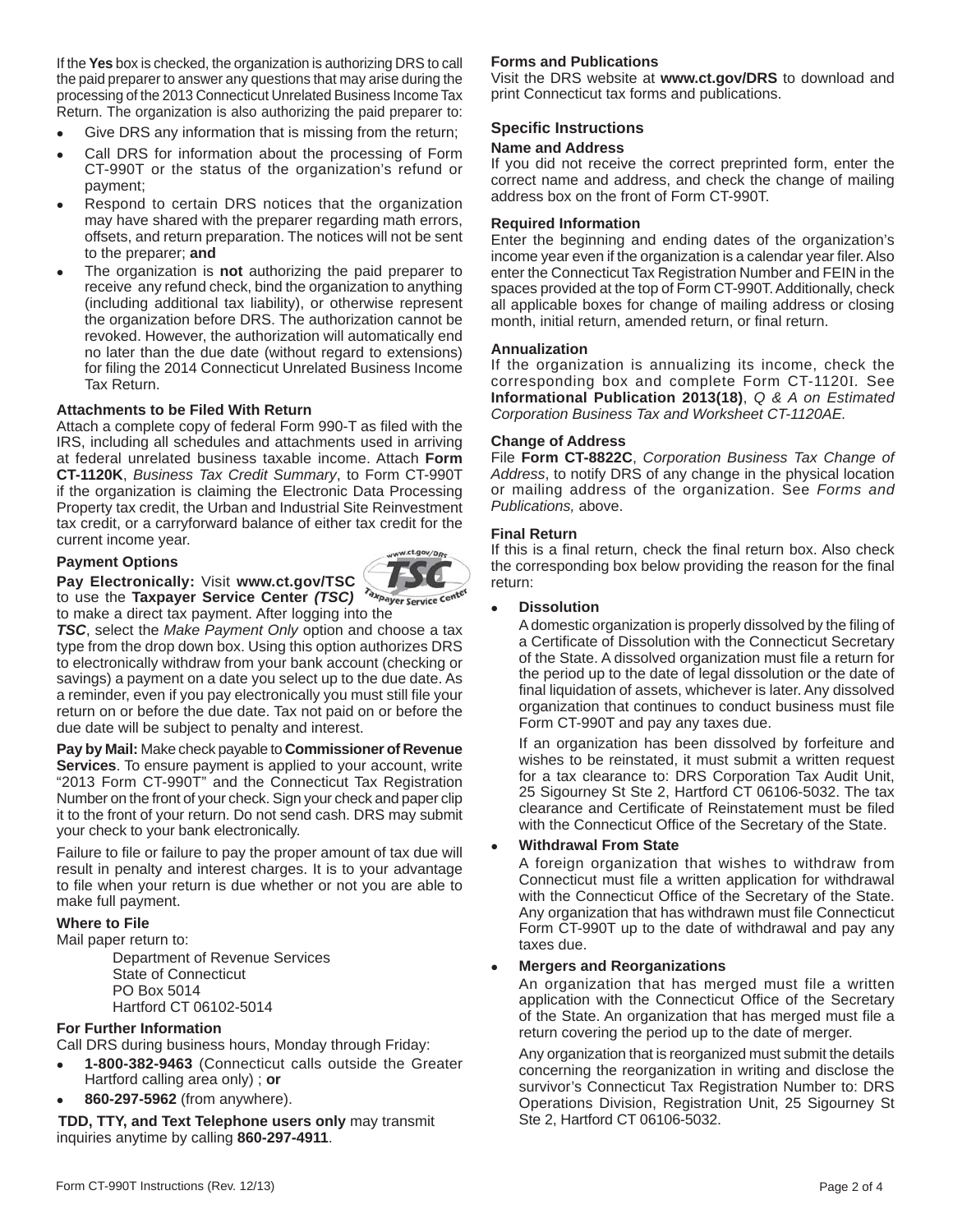For further information about withdrawal from the state, mergers and reorganizations, or dissolutions, contact the Connecticut Office of the Secretary of the State at 860-509-6000.

# **Type of Organization**

Check the type of organization filing Form CT-990T.

- All organizations must enter the date on which business activity subjecting them to the Connecticut tax on unrelated business income began in Connecticut.
- Indicate the nature of the unrelated business activity. If more than one, list in order of percentage of total receipts. State the broad field of unrelated business activity as well as the specific product or services (for example, retail sales, paper goods).
- If the organization is a corporation, enter the state and date of incorporation. If not incorporated in Connecticut, enter the date a Certificate of Authority was issued by the Connecticut Secretary of the State.

### **Status Letter Requests**

Requests for status letters must be submitted in writing on the organization's letterhead and must include:

- Name and address of the organization;
- Connecticut Tax Registration Number;
- Tax types for which the tax status is being requested;
- A statement that clearly explains the reason for the status letter request;
- The mailing address for the status letter if it is different from the address of the organization;
- The original signature and title of the authorized representative making the request; **and**
- A properly executed **Form LGL-001**, *Power of Attorney*, signed by an authorized representative of the business if the status letter is requested by anyone other than an authorized representative of the organization.

Mail your status letter request to:

 Department of Revenue Services Compliance Resolution Unit Request for Status Letter 25 Sigourney St Ste 2 Hartford CT 06106-5032

DRS accepts hand-delivered status letter requests from organizations. However, DRS does not accept status letter requests made by email, fax, or telephone. See **Informational Publication 2004(9)**, *Status Letters*.

### **Rounding Off to Whole Dollars**

You must round off cents to the nearest whole dollar on your return and schedules. If you do not round, DRS will disregard the cents. Round down to the next lowest dollar all amounts that include 1 through 49 cents. Round up to the next highest dollar all amounts that include 50 through 99 cents. However, if you need to add two or more amounts to compute the amount to enter on a line, include cents and round off **only** the total.

### **Computation of Income**

**Line 1** - Enter the federal unrelated business taxable income from 2013 federal Form 990-T, Part II, Line 34.

**Line 2** - Enter the amount of the federal net operating loss deduction from 2013 federal Form 990-T, Part II, Line 31.

**Line 3** - Enter the amount of the Connecticut unrelated business income tax, if any, deducted on 2013 federal Form 990-T.

**Line 5** - Enter the refund or credit (if any) for overpayment of tax on Connecticut unrelated business taxable income included in 2013 Connecticut unrelated business taxable income.

### **Computation of Tax**

**Line 1** - Enter the unrelated business taxable income from *Computation of Income*, Line 6. An organization that may not apportion its unrelated business taxable income must also enter this amount on *Computation of Tax*, Line 3.

**Line 2** - If the organization is entitled to apportion its income, enter the apportionment fraction computed on *Schedule A*, Line 5. The fraction must be expressed as a decimal and carried to six places.

**Line 3** - Enter the amount of the Connecticut unrelated business taxable income. This amount is either the amount on Line 1 or the amount on Line 1 multiplied by the apportionment fraction on Line 2.

**Line 4** - Enter the amount of operating loss carryover apportioned to Connecticut from *Schedule B*, Line 14.

#### **Computation of Amount Payable**

**Line 1** - Taxpayers with gross income less than \$100 million enter the amount from *Computation of Tax*, Line 6. If the amount from federal Form 990-T, Part I, Line 13, Column A is \$100 million or more, also include surtax. To include surtax, multiply the amount from *Computation of Tax*, Line 6 by 120% (1.2) and enter on Line 1.

**Line 4** - Enter the total tax credits applied from Form CT-1120K, Part III, Line 9. Do not exceed the amount on Line 1.

**Line 6** - Enter on Lines 6a through 6c all prepayments that were made. Enter the total on Line 6.

**Line 8a** - Enter penalty if applicable. See the *Penalty* section of these instructions.

**Line 8b** - Enter interest due on tax not paid by the original due date. See the *Interest* section of these instructions.

**Line 8c** - Enter interest due on underpayment of estimated tax. Complete and attach 2013 Form CT-1120I.

**Line 8** - Add Lines 8a through 8c, and enter the total on Line 8.

**Line 9a** - Enter the amount of overpayment to be credited to 2014 estimated tax.

The overpayment will be treated as estimated tax paid on the fifteenth day of the third month (March 15 for calendar year filers), if the tax return is filed on time or if the tax return is filed within the extension period if a timely request for extension was filed. A request to apply an overpayment to the following **tax year is irrevocable**. *See* **IP 2013(18)**, *Q&A on Estimated Corporation Business Tax and Worksheet CT-1120AE*.

**Line 9b** - Enter the amount of overpayment to be refunded.

**Lines 9c through 9e –** Get the refund faster by choosing **direct deposit**. Complete Lines 9c, 9d, and 9e to have the refund directly deposited into a checking or savings account.

| 092125789                                                           | 091 025 025413 | 0101    |         |
|---------------------------------------------------------------------|----------------|---------|---------|
| Name of your Bank<br><b>Street Address</b><br>City, State, Zip Code |                |         |         |
| City, State, Zip Code<br>Pay to the<br>Order of                     |                | œ<br>J. |         |
| Name of Depositor<br>Street Address                                 |                | Date    | No. 101 |

**Routing Number Account Number**

Form CT-990T Instructions (Rev. 12/13) **Page 3 of 4** Page 3 of 4